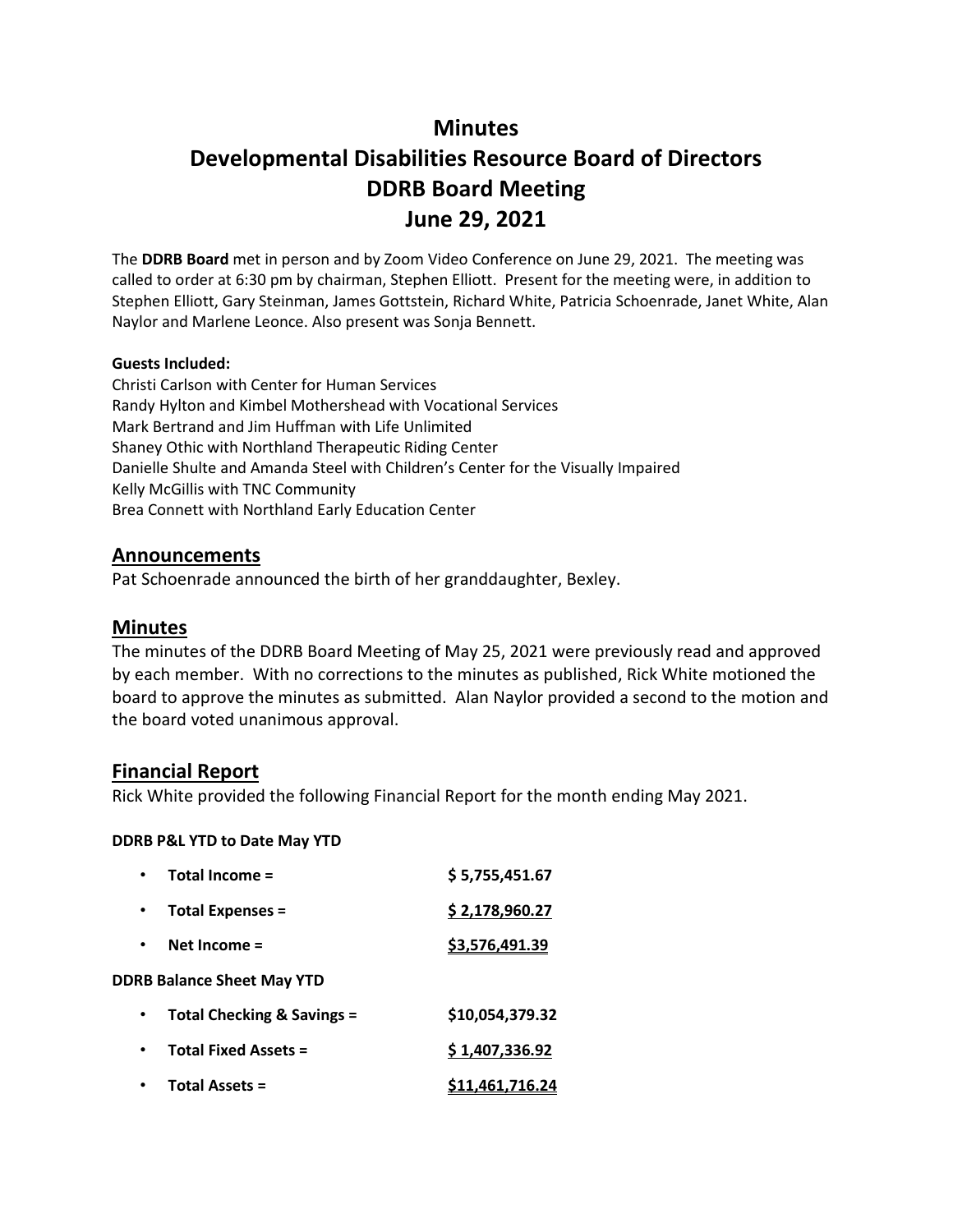| <b>Total Liabilities=</b><br>٠                     | \$2,647.36            |  |  |  |  |
|----------------------------------------------------|-----------------------|--|--|--|--|
| <b>Total Fund Balance =</b>                        | \$7,882,577.49        |  |  |  |  |
| Net Income =<br>٠                                  | \$3,576,491.39        |  |  |  |  |
| <b>Total Equity =</b><br>$\bullet$                 | \$11,459,068.88       |  |  |  |  |
| <b>Total Liabilities and Equity =</b><br>$\bullet$ | \$11,461,716.24       |  |  |  |  |
| TCM P & L Year to Date May YTD                     |                       |  |  |  |  |
| <b>Total Income =</b><br>$\bullet$                 | \$1,408,632.59        |  |  |  |  |
| <b>Total Expenses =</b><br>$\bullet$               | \$1,257,749.16        |  |  |  |  |
| Net Income =                                       | \$150,883.43          |  |  |  |  |
| <b>TCM Balance Sheet May YTD</b>                   |                       |  |  |  |  |
| <b>Total Checking &amp; Savings =</b><br>٠         | \$3,893,654.98        |  |  |  |  |
| <b>Total Assets =</b><br>$\bullet$                 | <u>\$3,893,654.98</u> |  |  |  |  |
| Net Income =<br>$\bullet$                          | \$3,893,654.98        |  |  |  |  |
| <b>Total Liabilities and Equity =</b><br>٠         | \$3,893,654.98        |  |  |  |  |
| <b>RECAP of Investments - May YTD</b>              |                       |  |  |  |  |
| <b>DDRB</b>                                        |                       |  |  |  |  |
| Long Term Reserves Investment:                     | \$5,467,000.00        |  |  |  |  |
| Long Term Investment Interest Earned YTD:          | \$<br>27,186.20       |  |  |  |  |
| <b>Short Term Working Capital Investment:</b>      | \$3,353,000.00        |  |  |  |  |
| <b>Short Term Investment Interest Earned YTD:</b>  | \$<br>136.00          |  |  |  |  |
| <b>TCM</b>                                         |                       |  |  |  |  |
| Long-Term TCM Reserves Investment:                 | \$3,235,000.00        |  |  |  |  |
| <b>TCM Interest YTD:</b>                           | \$<br>15,387.95       |  |  |  |  |

## **Administrative Directors Report**

Sonja displayed the logo she created with the IT person at Clay County, Carter Sevic. With the logo she intends to utilize brand imaging in correspondence from the Board. The board members all approved of the logo and the branding image. She advised that the city is putting in cross walks at both VSI building lot on Kent Street. These will be installed and completed with the street repairs. This will provide more safety for the consumers at VSI and the CHS staff who park at the VSI. She shared pictures of the newly installed landscaping in the backyard.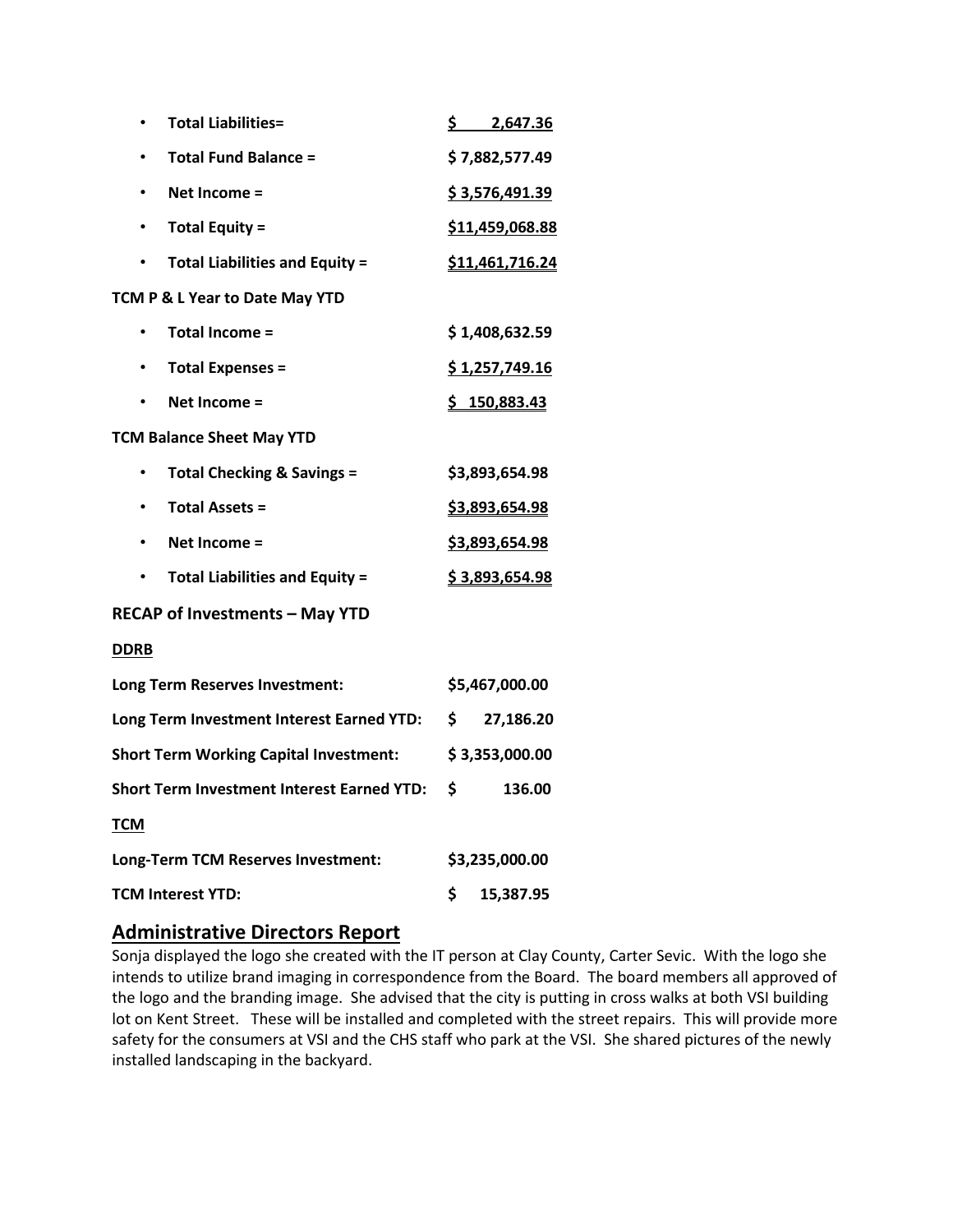# **Executive Committee**

Steve Elliott assigned Marlene Leonce to the Finance, Board Owned Property and Services Committees for the remainder of this term in order to help her learn all aspects of the organization.

# **Finance Committee**

The Finance Committee report was presented by Rick White.

#### **CoViD19 Service Relief**

The Board had previously approved fully funding contracted services which have been adversely impacted by the CoViD19 pandemic through June 2021. The Finance Committee reviewed the funds expended by agency and discussed the impact if the funding were not continued. Rick advised that the Finance Committee recommends the board approve extending the **CoVid Service Relief Funding** through the end of August. Further the Committee would like recommend the agencies review if some of the changes, as a result of CoViD, may become permanent and to adjust their budget requests for 2022 accordingly. The Committee provided a recap of the funding to date. Steve Elliott motioned the Board to approve extending the CoViD19 Service Relief funding through August 31, 2021. Alan Naylor provided a second and the extension was passed unanimously by those members present.

| <b>2021 Final CoViD Service Relief</b> |                             |              |    |                  |    |                  |  |
|----------------------------------------|-----------------------------|--------------|----|------------------|----|------------------|--|
| <b>Agency</b>                          | <b>Monthly Services YTD</b> |              |    | <b>CoVid YTD</b> |    | <b>Total YTD</b> |  |
| <b>ABKC</b>                            |                             | 113.70       | \$ | 3,202.95         | \$ | 3,316.65         |  |
| Alpha                                  | \$                          |              | \$ | 1,813.75         | \$ | 1,813.75         |  |
| <b>Alpha Youth Services</b>            | \$                          |              | \$ |                  | \$ |                  |  |
| <b>CCVI</b>                            | \$                          | 18,284.40    | \$ | 33,833.95        | \$ | 52,118.35        |  |
| <b>CW</b>                              | \$                          | 426,440.60   | \$ |                  | \$ | 426,440.60       |  |
| <b>ESMW</b>                            | \$                          | 56,488.09    | \$ | 8,173.16         | \$ | 64,661.25        |  |
| <b>ESMW ABA Clinic</b>                 | \$                          | 76,104.55    | \$ |                  | \$ | 76,104.55        |  |
| Job One                                | \$                          | 10,833.35    | \$ |                  |    | 10,833.35        |  |
| LU                                     | \$                          | 302,149.30   | \$ | 24,708.28        | \$ | 326,857.58       |  |
| <b>NEEC</b>                            | \$                          | 275,831.29   | \$ | 6,282.41         | \$ | 282,113.70       |  |
| <b>NTRC</b>                            | \$                          | 11,556.00    | \$ | 3,307.50         | \$ | 14,863.50        |  |
| <b>TNC</b>                             | \$                          | 30,473.10    | \$ |                  | Ş  | 30,473.10        |  |
| <b>UMKC ACED</b>                       | \$                          |              | \$ |                  | \$ |                  |  |
| <b>VSI</b>                             | \$                          | 531,010.21   | \$ | 407,965.85       | \$ | 938,976.06       |  |
| <b>Total</b>                           | \$                          | 1,739,284.59 | \$ | 489,287.85       | \$ | 2,228,572.44     |  |

#### **2022 Funding Application**

Sonja provided the Board with the 2022 Funding Application which included the addition of "income" sheet in the Excel workbook. The goal is to make the entire process more transparent, providing all the financial information by program in the workbook. Rick advised that the Finance Committee approved the changes and the application. The Time Table was provided and approved as well.

**Northland Early Education Center** submitted a **capital grant request in the amount of \$14,840.00** to develop an outdoor classroom space to allow the twelve classrooms additional time outside. The space will be developed as a green outdoor classroom with raised garden beds. Rick advised the Board that the Finance Committee did request that Brea provide three bids when submitting the invoice for the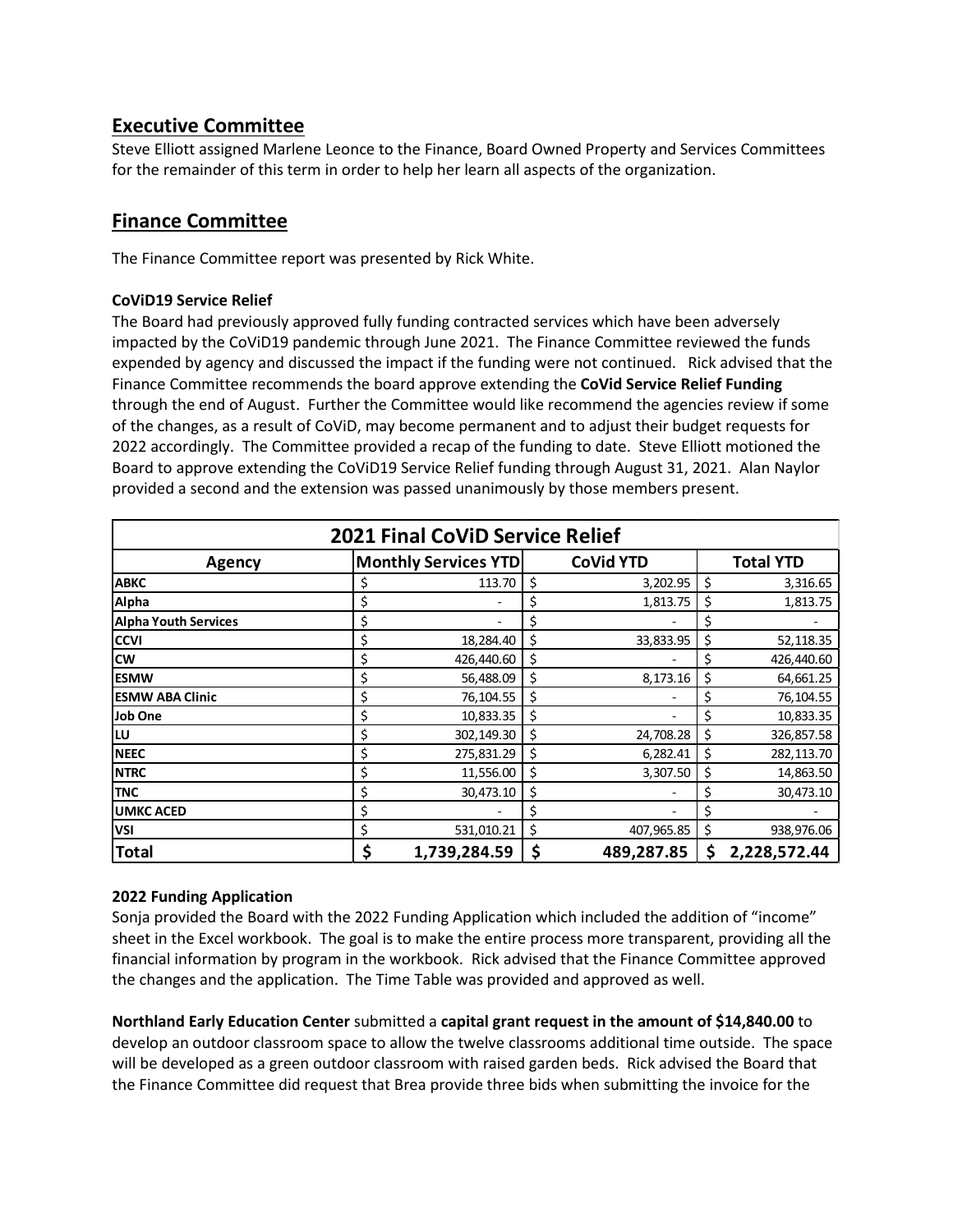repairs. Marlene Leonce motioned the Board to approve the request for funding the outdoor classroom. Pat Schoenrade seconded the motion which passed by unanimous roll call vote.

**Northland Early Education Center** submitted a **capital grant request in the amount of \$6013.00** to repair a leak in the old roof above the renovated part of the building. Rick advised the Board that the Finance Committee did request that Brea provide three bids when submitting the invoice for the repairs. Steve Elliott motioned the Board to approve the request for funding the roof repair. Pat Schoenrade seconded the motion which passed by unanimous roll call vote.

**Children's Center for the Visually Impaired** submitted a **capital grant request in the amount of \$25,000.00** for assistive technology materials which will enable CCVI to increase the services they are able to provide to multiple disabled visually impaired children. Amanda Steel had advised that getting three bids for these products is very challenging as they are very specific with limited suppliers. Marlene Leonce motioned the Board to approve the request for assistive technology. Alan Naylor seconded the motion which passed by unanimous roll call vote.

**TNC Community** submitted a **CoViD19 grant request in the amount of \$10,000.00** to help cover CoViD related expenses in their two Clay County homes that they have been unable to recover through other grants, government programs, etc. TNC provided all the necessary back up required for the grant. Steve Elliott motioned the Board to approve the request for extraordinary expenses. Alan Naylor seconded the motion which passed by unanimous roll call vote.

**Children's Center for the Visually Impaired** submitted a **CoVid grant request in the amount of \$10,000.00** to support the delivery of therapeutic and specialized services for children. Due to the hybrid versions of delivering services the actual units of therapy provided have been fewer and the funding resources have also been impacted. Alan Naylor motioned the Board to approve the request. Pat Schoenrade seconded the motion which passed by unanimous roll call vote.

**Vocational Services Inc.** submitted a **CoViD grant request in the amount of \$29,747.00** to upgrade the floor and walls at 935 Kent and 905 Kent to make them easier to clean and meet the OSHA standards. The Finance Committee approved but did request that Randy provide three bids when submitting the invoice for the repairs. Randy Hylton requested the Chairman to withdraw the request.

## **Services Committee**

Pat Schoenrade provided the report for the Services Committee. She reviewed the Mission Statement of the organization and suggested an update in the language to read:

*Our Mission is to promote an array of services and supports whereby citizens of Clay County with developmental and intellectual disabilities and their families have the opportunity for productive and fulfilling lives.* 

Pat motioned the Board to approve the change in language of the **Mission Statement**. Rick White provided a second and the Board agreed unanimously.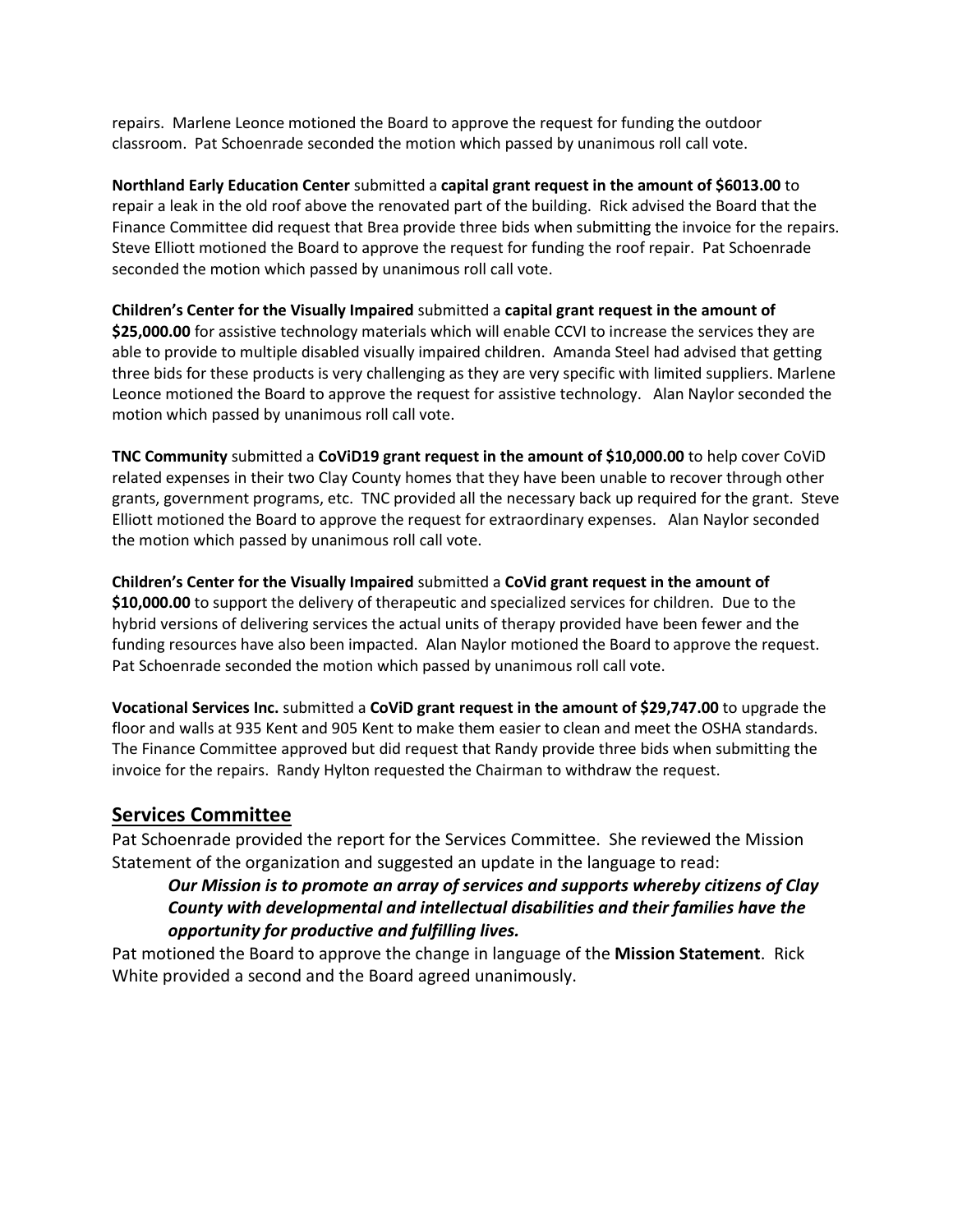Pat advised that the Services Committee recommends the board approve sending **surveys to three targeted groups** in order to better understand how funded services help meet the needs of consumers with ID/DD and ascertain if there are unmet needs that the Board might be able to address. The survey is to be tailored to the specific group.

- 1) CHS Service Coordination Staff
- 2) KCRO approved Service Providers
- 3) Consumers, Families and Guardians

Pat Schoenrade motioned the board approved the project. Rick White seconded the motion. The Board approved unanimously and instructed Pat to work with Sonja to finalize the questions and format utilizing Survey Monkey to send. Anita Hartman has agreed to provide the lists to Sonja.

Pat advised the Board that Sonja had developed a DDRB Funding Policy Brochure which can be sent by email or mail. With the Boards approval, they will be sent to the Service Providers as informational. Pat motioned the board to approve the brochure and the sending of the information to the Service Providers. Alan Naylor provided a second. The Board unanimously approved the documents and the project.

## **Long-Range Planning Committee**

James Gottstein provided the updated language to the Bylaws which will discontinue the Long-Range Planning Committee. Gary advised that he had reviewed the language and approved. Simultaneously, the language throughout the document was updated to be consistent with the language in the Committee descriptions. The newly approved Mission Statement will be updated as well. James motioned the Board to approve the proposal to eliminate the Long-Range Planning Committee and adopt the updated Bylaws to be effective immediately. Pat Schoenrade seconded the motion and the Board approved unanimously.

# **Board Owned Committee**

Alan Naylor provided the report for the Board Owned Property Committee. He reported that the property inspection had been completed and provided the following report by property.

#### **Hampton House**

Alan advised they are waiting on design bids for the **wall in the backyard** to stop the erosion. He estimates the cost for the wall to be \$8000. He will work on acquiring a design and three bids for this project.

#### **Ridgeway House**

Alan advised the **front sidewalk** needs to be replaced. The staff of the home have asked if an 8'x8' landing pad could be included as well as a ramp to the door landing. Alan estimates the cost for this replacement would be \$6,000. Alan advised the Committee would recommend this repair to the Board but with further discussion, Alan will acquire three bids for the project.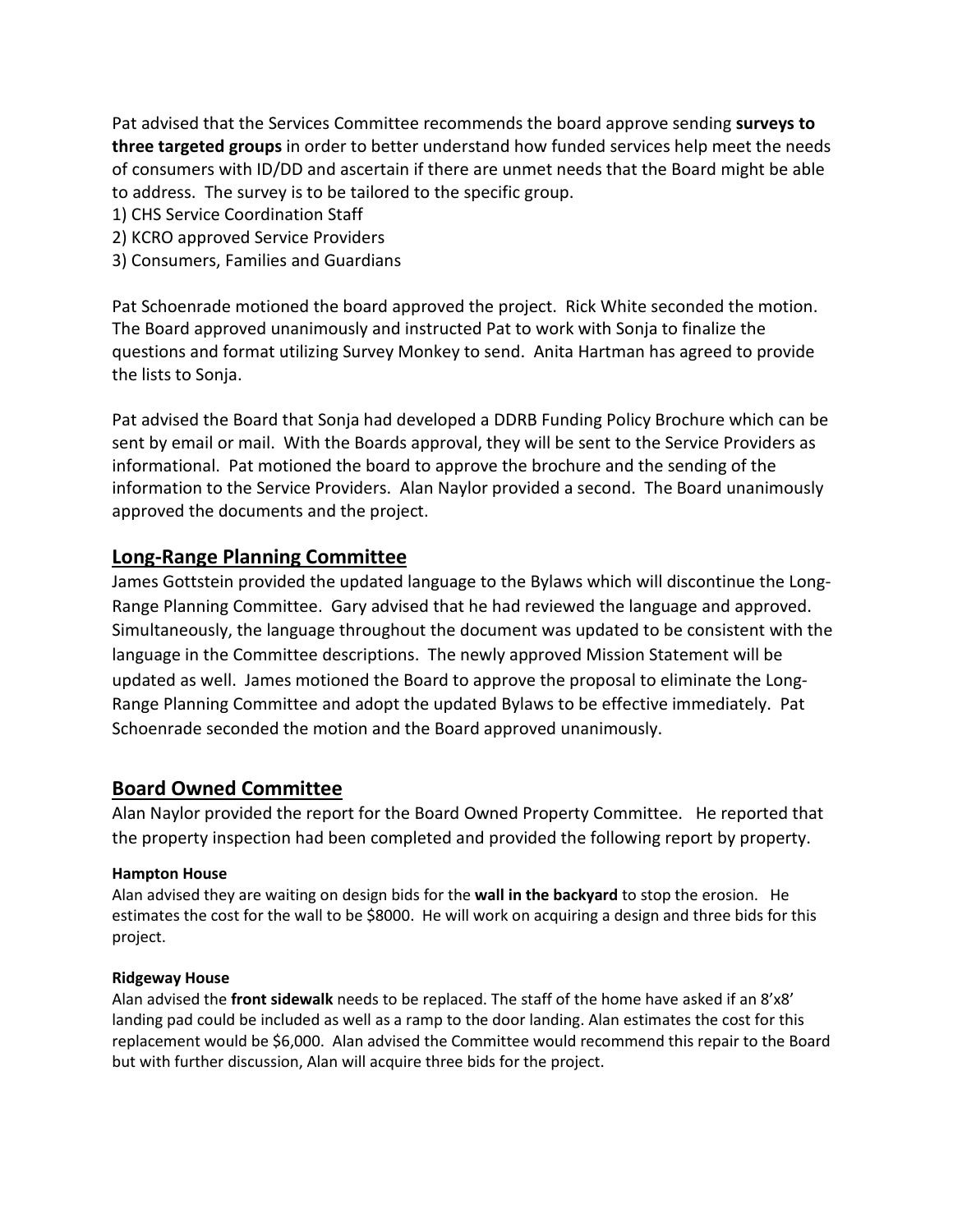Some of the **bricks on the front of the house** need to be tuck pointed. Jason can do the work and estimates the costs to be \$575. Alan motioned the Board to approve up \$575 for Jason Kuhlman to do this project. Rick White seconded the motion which was approved by roll call vote.

The interior **duct work is in need of cleaning**. Alan advised that Jason could do the work at an estimated cost of \$550. He motioned the Board approve up to \$550 for Jason Kuhlman to do this project. Rick White seconded the motion which was approved by the members present.

The **railing on the back patio up to the door** is rusted out and, in Alan's opinion, presents a danger to the residents. He feels this needs to be repaired very quickly. Jason Kuhlman can do the work at an estimated cost of \$2000. Alan motioned the Board approve up \$2,000 for Jason Kuhlman to do this repair. Rick White seconded the motion which was approved by roll call vote.

Alan reported that this was his first opportunity to see the **remodeled bathroom**. Jason completed the work just prior to the CoViD shut down last year. Alan was very pleased with the workmanship and the accessibility.

#### **Liberty House**

The residents of the home would like to have a **designated outdoor gathering place** in the shaded area near the driveway on the north of the home. The deck and patio areas are on the south of the home and there are no shade trees or coverings and it really too hot to sit out. Alan suggested a 10'20x' area be allocated for this with a privacy fence and bollards of which he would estimate could be done for about \$3800. The Board Owned Property Committee agreed to acquire three bids for this project.

The house is 35 years old and the **kitchen needs to be remodeled**. Alan estimates it would cost \$40,000. The **flooring in the common areas,** which includes the kitchen**,** also needs to be replaced. Alan estimates the cost to replace the flooring would be around \$30,000. They are going to do some research on flooring materials that might be better suited to the homes use. They will also need to determine how disruptive a kitchen remodel will be for the residents. Alan will come back the committee with more details at a later date. Mark Bertrand with Life Unlimited agreed to look into alternatives for the residents if the project is approved and proves disruptive.

#### **Kent Street**

Alan advised that installation of the **new landscaping** in the back yard had been completed as agreed by Chris Lawn & Landscaping. He stated that we are waiting on a design from them for the front of the building.

As previously discussed, the **exterior lights over the doorways** are not working due to an electrical surge. Three bids had been requested to replace the light fixtures and install a **surge suppressor**. The Committee had reviewed the bids and chosen North Kansas City Electric. Alan Naylor motioned the Board to approve the bid of \$1875 for the lights and \$925 for the surge suppressor. Janet White provided a second. The project was approved by roll call vote with Rick White abstaining.

As previously discussed, the **Center for Human Services sign** needs to be replaced. Four companies were contacted for bids. Signarama provided a bid in the amount of \$1435 for the sign and an additional \$900 to remove the current sign and replace the existing structure which the Committee approved. Rick Shite motioned the Board to approve the Signarama bid. Janet White provided a second which was approved unanimously by roll call vote.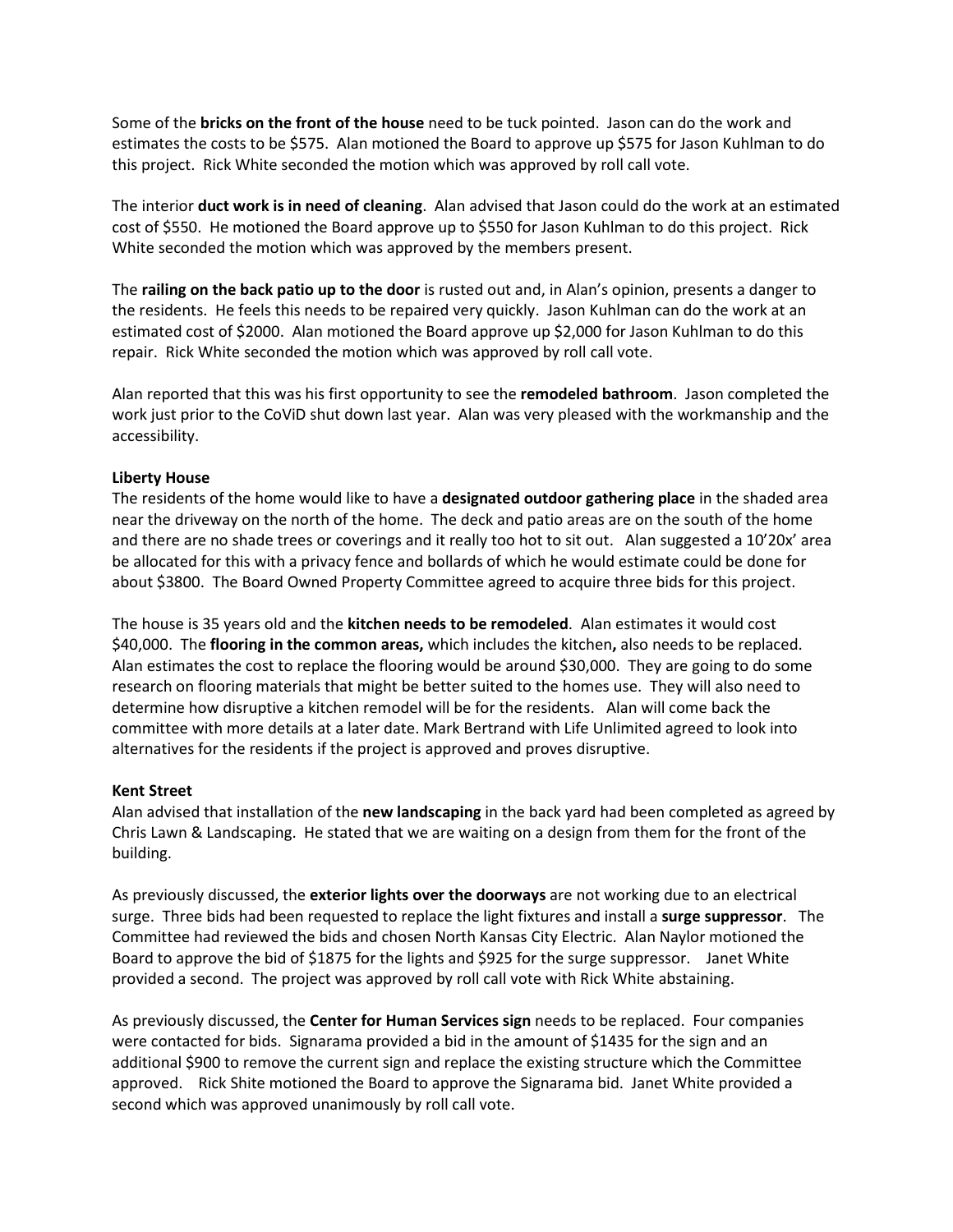# **Center for Human Services**

Christi Carlson reported that CHS has 43 full time employees and they are interviewing for three (3) new Service Coordinator. They are serving 1279 consumers. The Medicaid eligible rate was about 71%.

She advised that the Waiver Wait List had improved and pleased that was true for the Autism Wait List as well.

| Waiver Wait List Number on List |   | <b>Types of Service Requested Slots Approved</b>          |            |
|---------------------------------|---|-----------------------------------------------------------|------------|
| Autism                          | O | PA, Respite, SME,                                         | <b>ALL</b> |
| Hope                            | 0 | PA, Home Modification,<br>Day-Habilitation,<br>Employment | ALL        |
| <b>CSW</b>                      |   | Home Modification,<br>Transportation                      | 6          |
| Comp                            | 3 | Residential                                               | 5          |
| Lopez                           | 1 | Respite, Home<br>Modification, DME, PA                    | 1          |

Christi provided this information for the Life Unlimited Nursing Program. No new requests have been submitted.

| <b>REQUESTS FOR</b>                         | <b>H OF PACKETS</b> | <b>H OF PACKETS</b> | <b>H OF PACKETS TO BE</b> |
|---------------------------------------------|---------------------|---------------------|---------------------------|
| <b>INCREASED RN HOURS I SUBMITTED TO UR</b> |                     | <b>LAPPROVED</b>    | <b>SUBMITTED TO UR</b>    |
| <b>11</b>                                   | 11                  |                     |                           |

Christi reported the following for the ILAP programs. Steve Elliott commended Life Unlimited on the improvements he has experienced in recent months.

|                    | # OF ILAP | # ISP'S/ADDENDUMS   # ISPS/ADDENDUMS |                  | # In Process |
|--------------------|-----------|--------------------------------------|------------------|--------------|
| <b>INDIVIDUALS</b> |           | <b>COMPLETED WITH</b>                | <b>SCHEDULED</b> |              |
|                    |           | <b>OUTCOMES/HOURS</b>                |                  |              |
|                    | 11        | 11                                   |                  |              |
| <b>TNC</b>         | q         |                                      |                  |              |